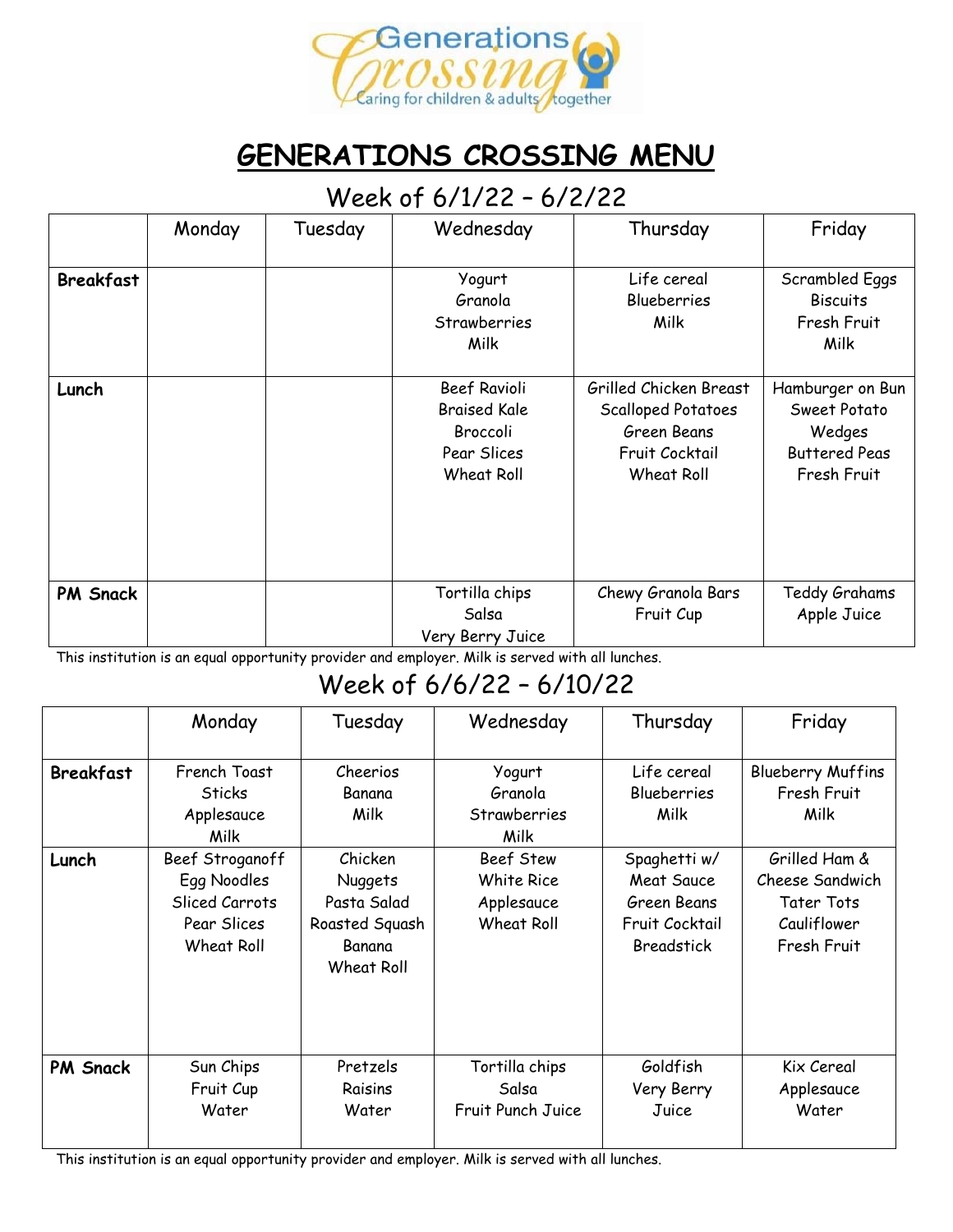

## **GENERATIONS CROSSING MENU**

#### Week of 6/13/22 - 6/17/22

|                  | Monday                                                                                          | Tuesday                                                                            | Wednesday                                                                                                            | Thursday                                                                                   | Friday                                                                                |
|------------------|-------------------------------------------------------------------------------------------------|------------------------------------------------------------------------------------|----------------------------------------------------------------------------------------------------------------------|--------------------------------------------------------------------------------------------|---------------------------------------------------------------------------------------|
| <b>Breakfast</b> | Pancakes<br>Mandarin Oranges<br>Milk                                                            | Cheerios<br>Banana<br>Milk                                                         | Yogurt<br>Granola<br>Strawberries<br>Milk                                                                            | Life cereal<br><b>Blueberries</b><br>Milk                                                  | Scrambled Eggs<br><b>Biscuits</b><br>Fresh Fruit<br>Milk                              |
| Lunch            | Cheese Manicotti<br>Sauteed Spinach<br>Vegetable Blend<br><b>Breadstick</b><br>Mandarin Oranges | Cheeseburger on<br><b>Bun</b><br><b>Steak Fries</b><br>Pea Salad<br>Fruit Cocktail | Chicken Cordon<br>Bleu w/Swiss<br>Cheese Sauce<br><b>Baked Potato</b><br>Green Beans<br>Sliced Peaches<br>Wheat Roll | Roast Beef &<br>Gravy<br><b>Mashed Potatoes</b><br>Green Beans<br>Applesauce<br>Wheat Roll | <b>BBQ Riblet on</b><br><b>Bun</b><br>Macaroni Salad<br>Sliced Carrots<br>Fresh Fruit |
| <b>PM Snack</b>  | Teddy Grahams<br>Apple Juice                                                                    | Tortilla chips<br>Salsa<br>Fruit Punch Juice                                       | Chewy Granola<br>Bars<br>Fruit Cup                                                                                   | <b>Wheat Crackers</b><br>Cheese<br>Very Berry Juice                                        | Sun Chips<br>Raisins<br>Water                                                         |

This institution is an equal opportunity provider and employer. Milk is served with all lunches.

#### Week of 6/20/22 - 6/24/22

|                  | Monday              | Tuesday           | Wednesday               | Thursday                  | Friday           |
|------------------|---------------------|-------------------|-------------------------|---------------------------|------------------|
| <b>Breakfast</b> | French Toast        | Cheerios          | Yogurt                  | Life cereal               | Blueberry        |
|                  | <b>Sticks</b>       | Banana            | Granola                 | <b>Blueberries</b>        | <b>Muffins</b>   |
|                  | Applesauce          | Milk              | <b>Strawberries</b>     | Milk                      | Fresh Fruit      |
|                  | Milk                |                   | Milk                    |                           | Milk             |
| Lunch            | Mac & Cheese w/     | Steak & Cheese    | Alice Spring's          | Cheese Ravioli            | Soft Shell Tacos |
|                  | Ham                 | Potato Wedges     | Chicken                 | <b>Baked Sweet Potato</b> | Lettuce,         |
|                  | <b>Tossed Salad</b> | Roasted Vegetable | <b>Roasted Potatoes</b> | <b>Braised Cabbage</b>    | Tomato, Cheese   |
|                  | Pineapple           | Blend             | Carrots                 | Pear Slices               | Spanish Rice     |
|                  | <b>Wheat Roll</b>   | Peach Slices      | Fruit Cocktail          | Wheat Roll                | Confetti Corn    |
|                  |                     |                   | Wheat Roll              |                           | Fresh Fruit      |
|                  |                     |                   |                         |                           |                  |
| <b>PM Snack</b>  | Pretzels            | Goldfish          | Tortilla chips          | Kix Cereal                | Chewy Granola    |
|                  | Raisins             | Apple Juice       | Salsa                   | Applesauce                | Bars             |
|                  | Water               |                   | Very Berry Juice        | Water                     | Fruit Cup        |
|                  |                     |                   |                         |                           |                  |

This institution is an equal opportunity provider and employer. Milk is served with all lunches.